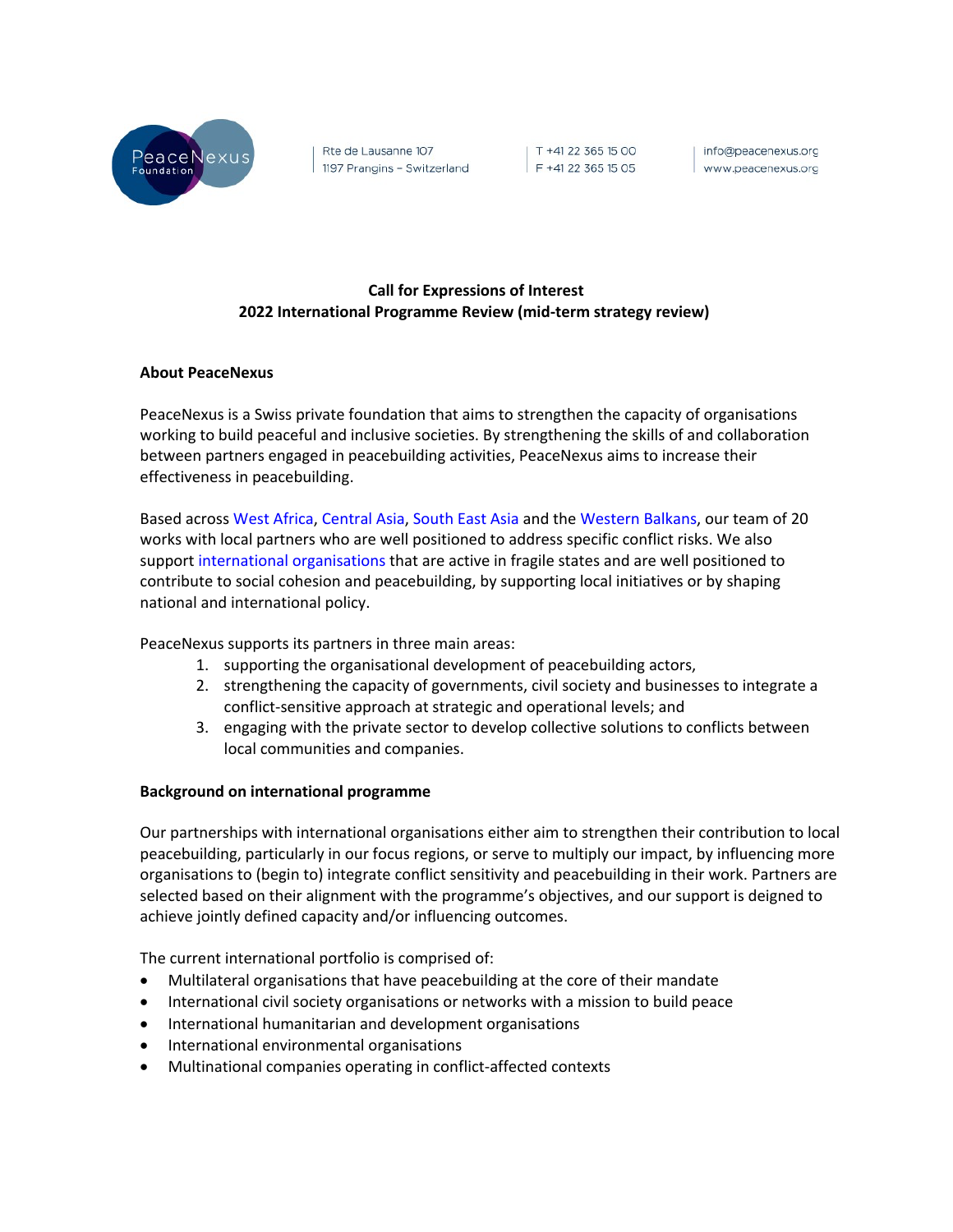In addition to accompanying partners through organisational strengthening processes, PeaceNexus also enables collaboration across multiple stakeholders that take the form of:

- peer-learning between our partners and/or with other actors, including donors, interested in strengthening their individual and collective contribution to specific conflict challenges
- Collective dispute resolution efforts related to multinational company operations

## **Objectives**

PeaceNexus is seeking an external consultant(s) to review the work of its international programme since 2020 and its alignment with the 2021-2023 strategy. The findings of this review, together with the findings from regional programme reviews, will feed into a broader organisational review scheduled for late 2022 and support the next strategy development process in 2023. The review will assess:

- I. Progress towards 2021-2023 strategic goals
- II. Progress towards expected (capacity) outcomes
- III. Relevance and Quality of PeaceNexus' positioning and approach

# **Methodology and deliverables**

The consultant(s) will review progress towards strategic objectives and generate findings and recommendations related to PeaceNexus positioning, activities and approach. The primary deliverable will be a concise report (max. 15 pages) summarising the findings of the review. This will be structured around the three 'service areas' of the international programme (Organisational Development, Conflict Sensitivity and Business Engagement). For each service area, the review findings will provide findings for the three assessment objectives mentioned above as well as lessons learned and/or recommendations for the programme's future work. The report will include annexes listing the data sources (survey responses, interviews, documents) that are the evidence basis for the findings. In support of the review objectives, the reviewer is encouraged to consider the relevance of outcome harvesting methodologies and draw data from:

- a) Desk review of partnership, programme and partner documentation
	- Programme staff will provide the consultant(s) with key documents relating to all the programme and partnership objectives, including progress reports
	- The consultant(s) will be responsible for reviewing PeaceNexus documents as well as public and internal documents provided by partners to capture and assess evidence of progress towards outcomes
	- The consultant(s) will provide an index of all documents consulted and provide references for the review findings
- b) A partner survey
	- The survey of all partners will be developed by programme staff following previous practice of partner feedback surveys
	- The consultant will be responsible for analysing survey responses to develop findings related to PeaceNexus' activities and approach